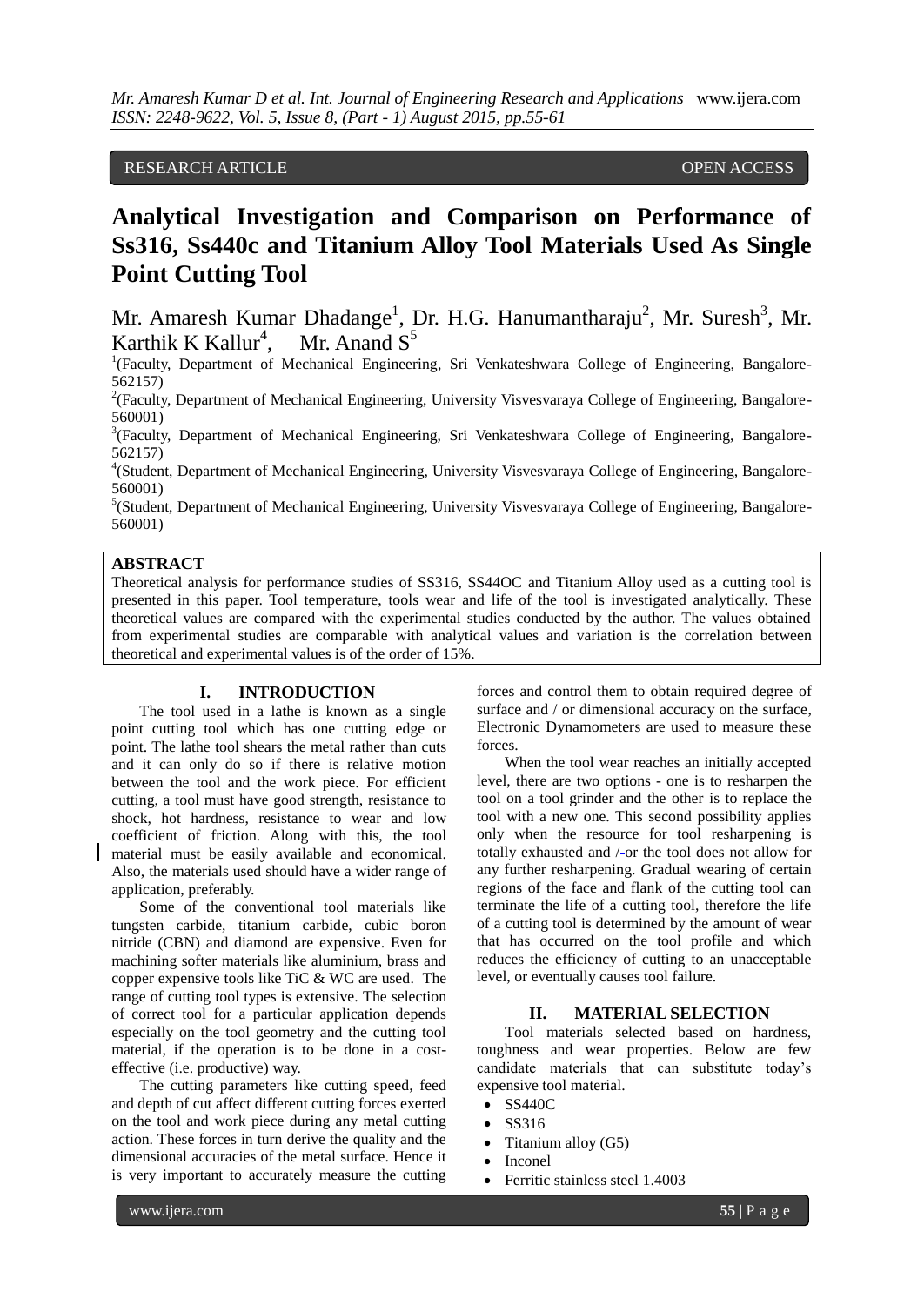$\bullet$  Invar 3

Among the above materials, the materials selected for our experimentations are SS440C, SS316 and Titanium alloy (G5) on the basis of required mechanical properties for the present work. The single point cutting tools are prepared according to the standard by using HSS tool as reference. Fig1 represent the final cutting tools obtained. The work piece materials used are as follows;

a. Mild Steel (for HSS and SS440C)

#### b. Aluminium (for SS316 and Titanium alloy)



**Figure1. Test Specimens**

After the preparations of the cutting tool, heat treatment processes were carried out for improving the hardness property of the material.

### **III. EXPERIMENTATION**

Once the cutting tool is fabricated the next step is to subject these tools to various standard tests to determine the tool performance for the intended application on the tool samples which has been clearly discussed in the first paper "Investigation on SS316, SS440C and Titanium Alloy Grade-5 used as Single Point Cutting Tool"

#### **FEA ANALYSIS**

Ansys is a leading finite element tool used for mechanical design applications. In metal cutting Ansys can be used as a FEA tool for our purpose. Metal cutting can be considered as a large deformation transient analysis /explicit analysis for the analysis. Because explicit analysis will give better result in such conditions our project work metal cutting is done in ANSYS explicit analysis.

Using ANSYS as preprocessor geometrical FE model was created assuming the rake angle 7º, clearance angle 14º and edge radius 3º.

Boundary conditions of the FE model were as fallowed. The work piece was constrained in all 6 DOF, load of the type  $U=f(t)$  (Displacement according to time) with the purpose of simulate cutting motion with respect to the cutting velocity.

The FEA geometric model constrained 35060 nodes &31240 elements. For structural SOLID187 element were chosen as they are used in explicit

analysis assuming large deformation speed and nonlinear contact for composition of geometric model. Work piece mesh sensitively study was performed.

For thermal analysis SOLID187 element were chosen as they are used in the thermal analysis. Couple field type transient analysis was done for the temperature distribution. With the help of temperature distribution and wear analysis theory we can find wear rate of the material. The wear rate of the material will directly influences the tool life of the investigated tool material.

For selection and specification dynamic constants by FEM the problem is interaction of deformable body and rigid body. Deformable body is work piece and defined as slave for contact search and chip separation in numerical analysis. A turning tool is a rigid body. Assuming tool dynamics and defined as a master for contact search in explicit numerical analysis.

#### **A. INITIAL CHIP FORMATION:**

By considering the cutting tool as a rigid model and work piece as a flexible material, boundary condition is applied for the tool-work piece arrangement. Feed is given for the tool and work piece is fixed with all degrees of freedom. Total load is divided to load steps for better convergence. At initial load steps tool will hit the work piece and it starts to cut the metal stress is recorded and stress variation is plotted.

#### **B. CHIP GROWTH ANALYSIS:**

As cutting tool advances cutting the stress distribution also varies and results are plotted for the same. Mechanical work done observed and simulation is done for the complete cycle. Max stress occurred during cutting is plotted.

Total mechanical work done is transferred to the heat and this heat generation is considered for the thermal analysis input. Transient thermal heat analysis is done in ANSYS APDL for the temperature distribution and results are plotted.



Fig 1: Tool Mesh Profile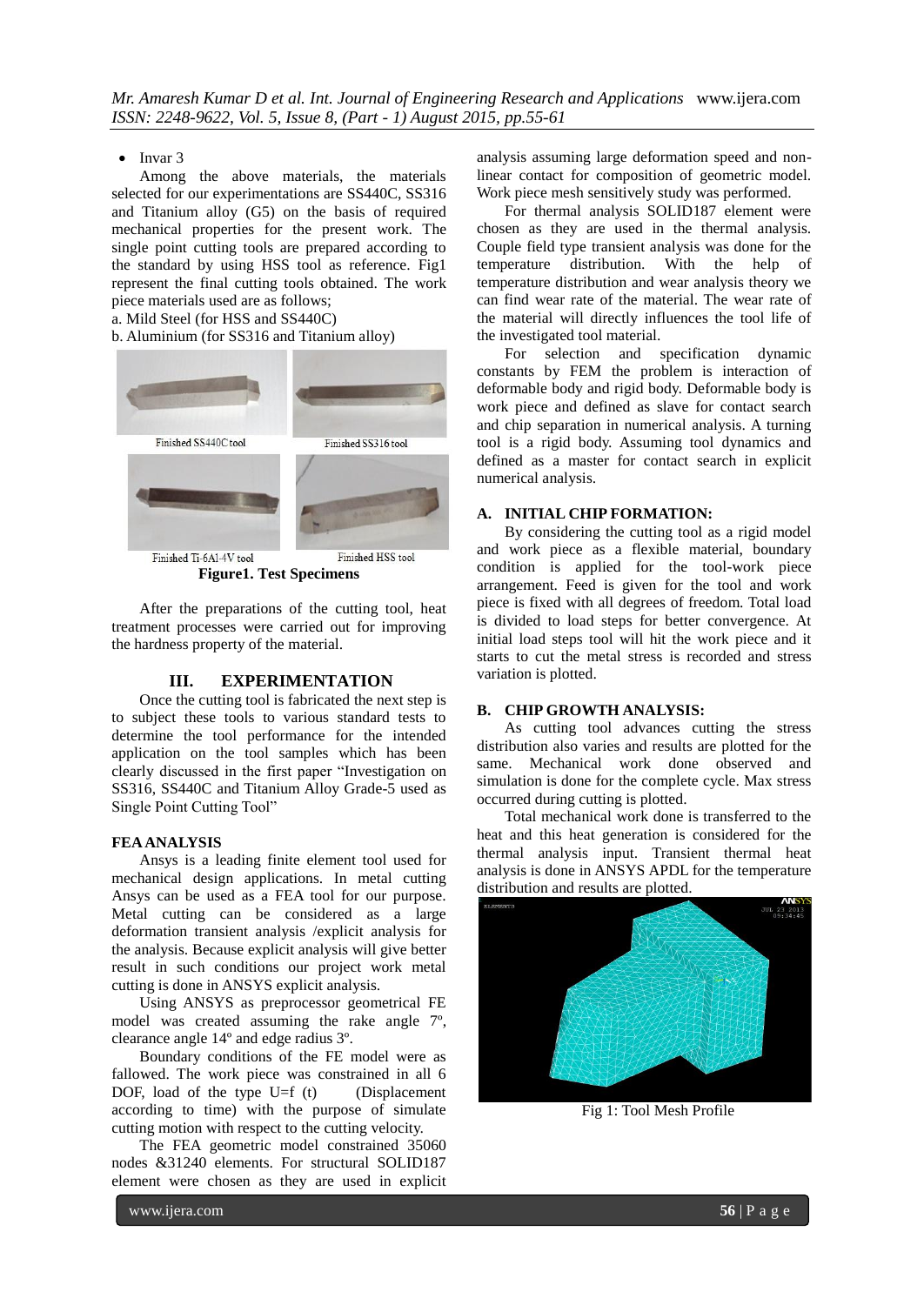

*Mr. Amaresh Kumar D et al. Int. Journal of Engineering Research and Applications* www.ijera.com

www.ijera.com **57** | P a g e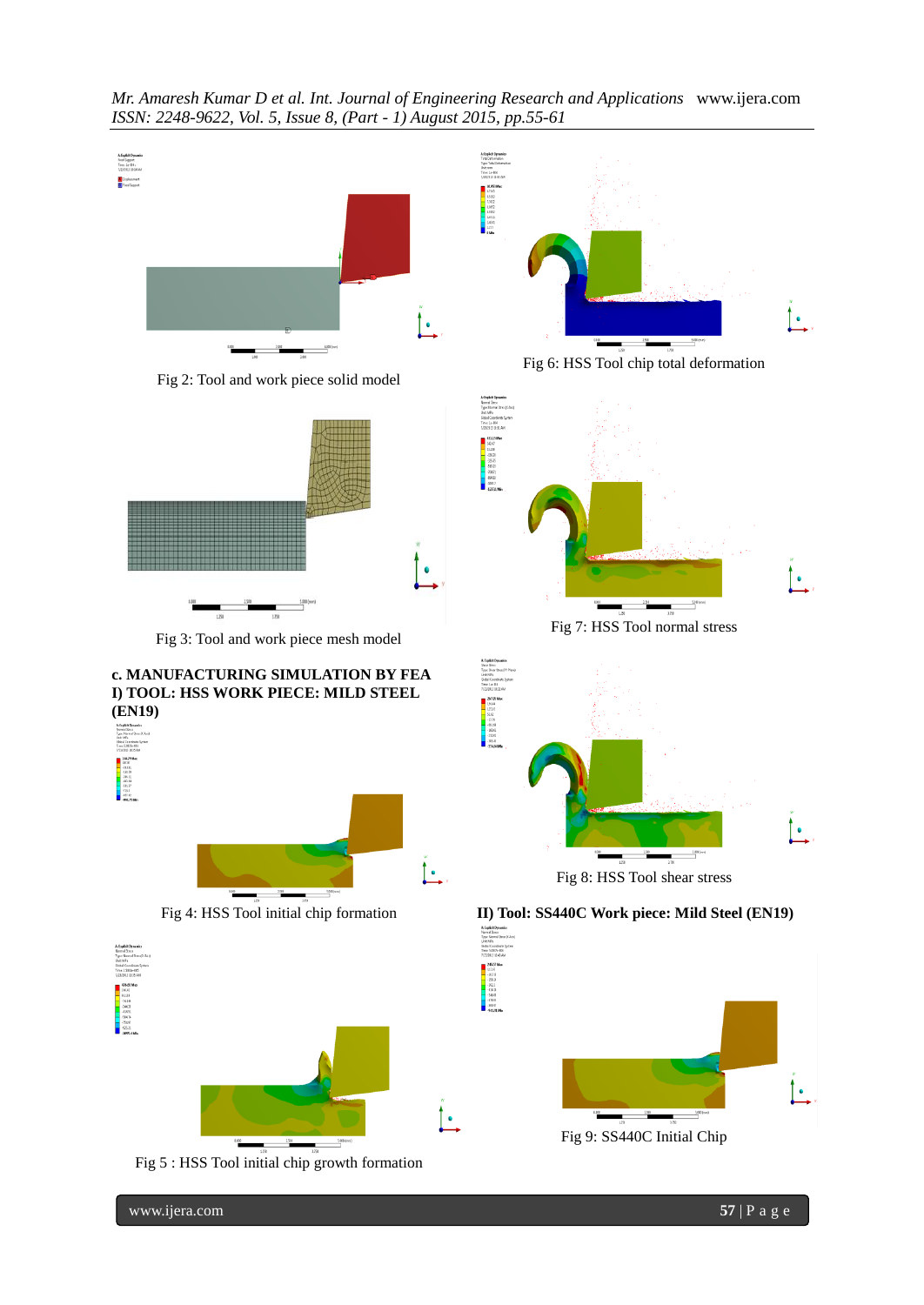



www.ijera.com **58** | P a g e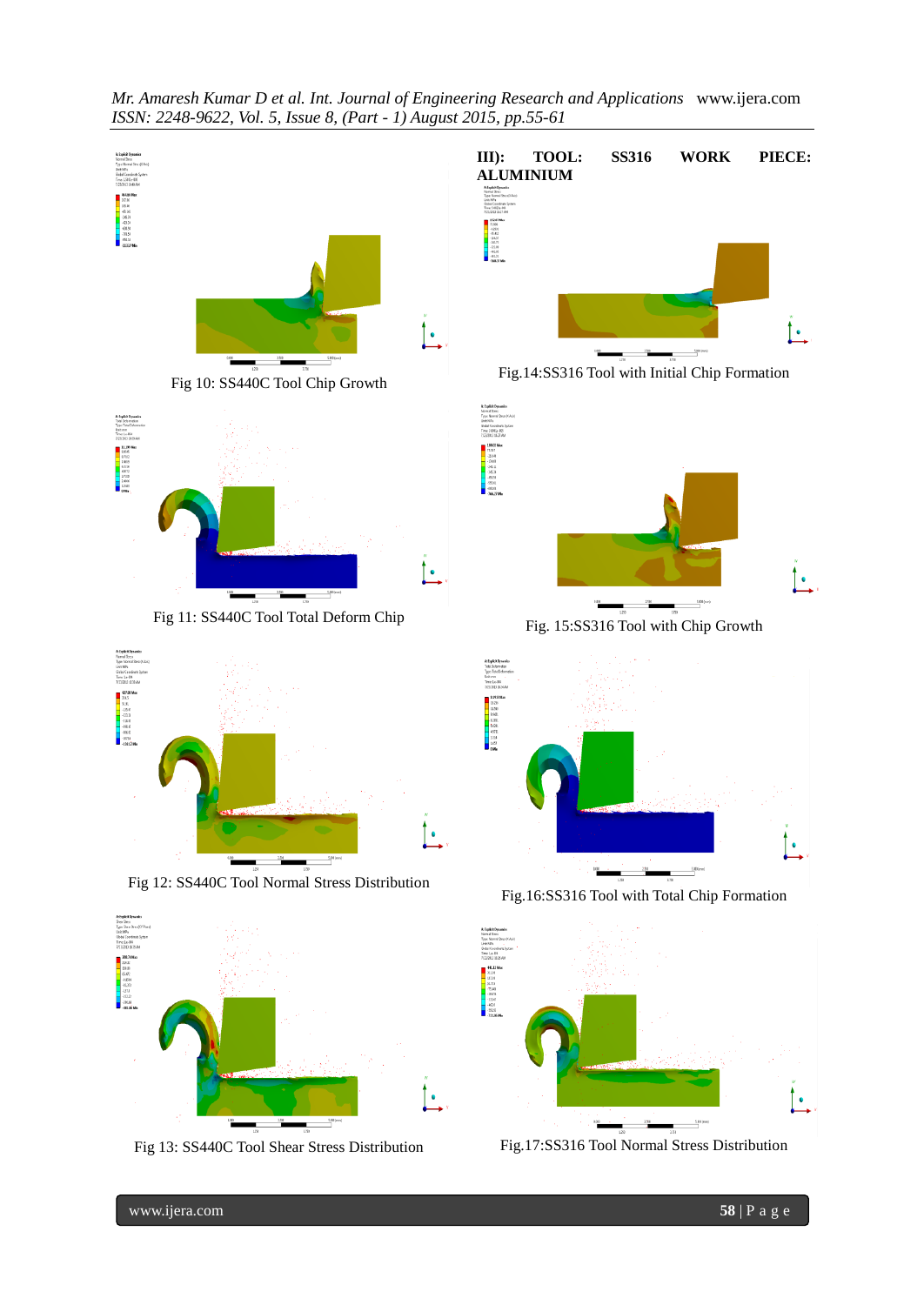*Mr. Amaresh Kumar D et al. Int. Journal of Engineering Research and Applications* www.ijera.com *ISSN: 2248-9622, Vol. 5, Issue 8, (Part - 1) August 2015, pp.55-61*



Fig.18:SS316 Tool Shear Stress Distribution

**IV): TOOL: TITANIUM ALLOY WORK PIECE: ALUMINIUM**



Fig.19: Titanium Alloy Tool with Initial Chip



Fig.20: Titanium Alloy Tool with Chip Growth





Fig.22: Titanium Alloy Tool Normal Stress Distribution



Fig.23: Titanium Alloy Tool Shear Stress Distribution

# **V): TEMPARATURE DISTRIBUTION**



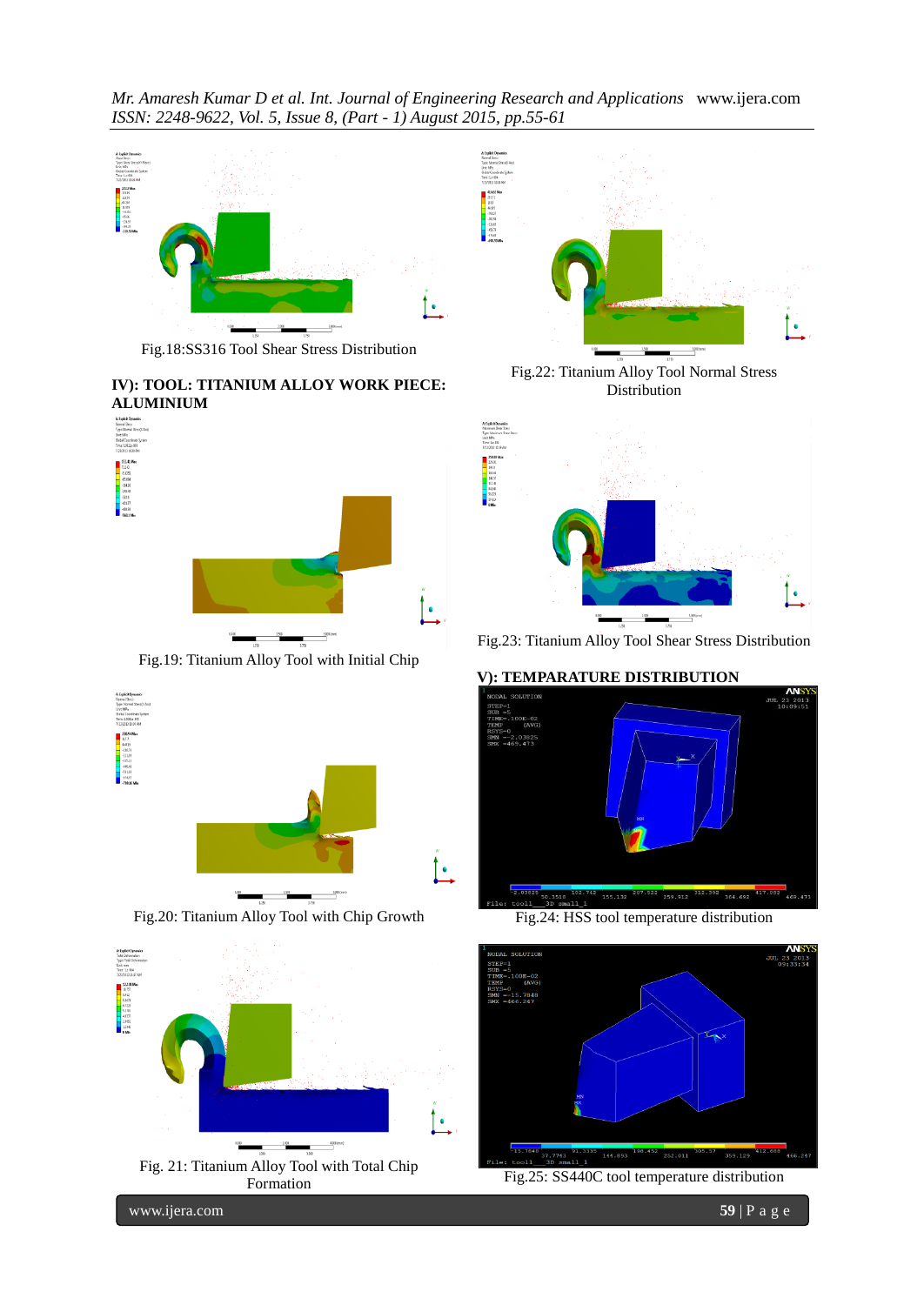*Mr. Amaresh Kumar D et al. Int. Journal of Engineering Research and Applications* www.ijera.com *ISSN: 2248-9622, Vol. 5, Issue 8, (Part - 1) August 2015, pp.55-61*



Fig.26: SS316 tool temperature distribution



Fig.27: TITANIUM ALLOY tool temperature distribution

**IV. WEAR ANALYSIS** TABLE: TOOL MATERIAL WEAR DETAILS

| <b>MATERIALS</b> | <b>EXPERIMENT</b><br>AL IN $\mu$ m/min | <b>ANALYTICA</b><br>$L$ IN $\mu$ m/min |
|------------------|----------------------------------------|----------------------------------------|
| <b>HSS TOOL</b>  | 126                                    | 168                                    |
| <b>SS440C</b>    |                                        |                                        |
| <b>TOOL</b>      | 135                                    | 103                                    |
| SS316 TOOL       | 108                                    | 108                                    |
| <b>TITANIUM</b>  |                                        |                                        |
| <b>ALLOY</b>     | 135                                    | 108                                    |



Graph 6.10.HSS Tool V/S.SS440C Tool



Graph 6.11.SS316 Tool V/s. Titanium Alloy

# **V. RESULT AND DISCUSSIONS**

The tool life of the selected cutting tools decreases with increase in cutting speed as shown in the Graph Nos. 6.6 to 6.9. Good surface finish was obtained for aluminium and MS work piece when machined with respective cutting tools at high cutting speeds which slightly reduces tool life. Due to hardening process carried out on respective tools, they can withstand mechanical vibrations at high speeds.

Heat generated between tool-work piece interface results in change in grain structure of the tool tip zone. At high temperature the material removed gets fused to the tool tip and thus results in poor surface finish. In order to remove the heat generated at tool tip the cutting fluids are used. By providing proper coatings the heat generated can be reduced and thus the tool life can be improved.

# **VI. CONCLUSIONS**

- 1. For mild steel work piece material, SS440C materials were found to be cost effective, compared HSS material.
- 2. For aluminium work piece material, SS316 were found to be cost effective as compared to Titanium alloy(Ti-6Al-4V)
- 3. For mild steel work piece material, at low cutting speed the Shear force of the SS440C material is high as compared to the HSS tool.
- 4. For aluminium work piece material, at lower cutting speed SS316 has a greater Shear force than the Titanium alloy (Ti-6Al-4V), but at higher cutting speeds Titanium alloy (Ti-6Al-4V) were found to have higher Shear force than SS316.
- 5. For mild steel work piece material, at all cutting speeds tool life of HSS and SS440C were found to be relatively close.
- 6. For aluminium work piece material, at all speeds Titanium alloy (Ti-6Al-4V) were found to be having longer tool life than SS316.
- 7. SS440C tool can be replaced with HSS tool for mild steel work piece.